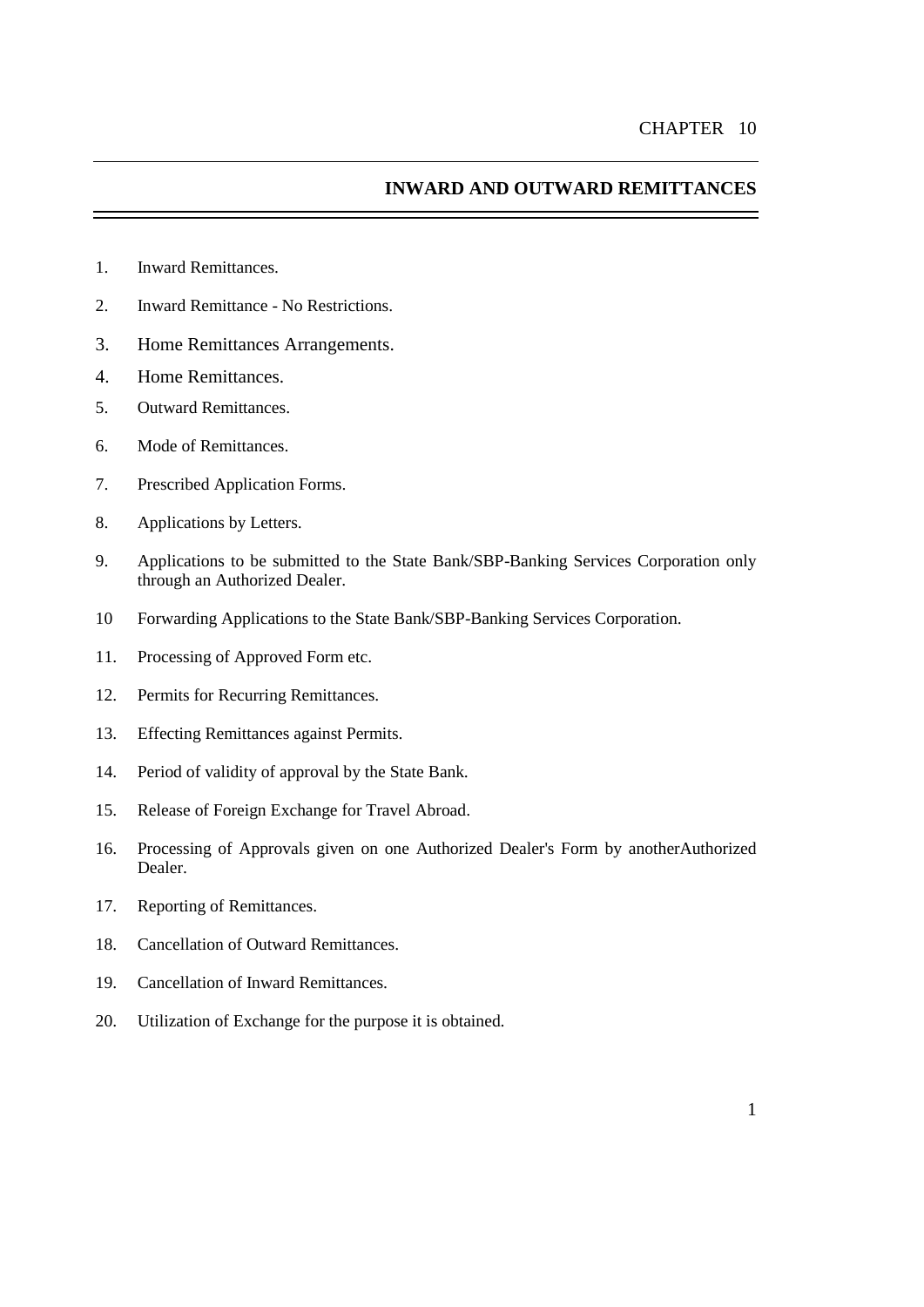# **CHAPTER 10**

### **INWARD AND OUTWARD REMITTANCES**

### **1. Inward Remittances.**

The term 'inward remittance" means purchase of foreign currencies in whatever form and includes not only remittances by M.T., T.T., draft etc., but also purchase of travellers cheques, drafts under travellers letters of credit, bills of exchange, currency notes and coins etc. Debit to banks' non-resident Rupee accounts also constitutes an inward remittance. This chapter, however, does not cover purchase of foreign currency notes and coins which is dealt with in [Chapter 1](http://www.sbp.org.pk/femanual/Updated%20FE%20Manual/chapters/chapter11.htm)1.

### **2. Inward Remittance – No Restrictions.**

There is no restriction on receipt of remittances from abroad either in foreign currency or by debit to non-resident Rupee accounts of banks' overseas branches or correspondents. Authorized Dealers may freely purchase T.Ts, M.Ts, drafts, bills etc., expressed and payable in foreign currencies or drawn in Rupees on banks' non-resident Rupee accounts. There is also no objection to their obtaining reimbursement in foreign currency from their overseas branches and correspondents in respect of Rupee bills and drafts which are purchased by them under letters of credit opened by non-resident banks or under other arrangements.

# **3. Home Remittances Arrangements.** 1

In order to support and facilitate banks in their diligence process, before finalization, the banks are required to forward to Exchange Policy Department draft of all Home Remittances related agreements intended to be made with other entities both within and outside Pakistan. Exchange Policy Department will provide its input, if any, on the draft agreements so received but the ultimate responsibility to adequately safeguard their interest would remain on the banks.

# **4. Home Remittances. <sup>2</sup>**

 $\overline{a}$ 

(i) With a view to encourage overseas Pakistanis and others to use banking channels for home remittances, and to protect the remitters / beneficiaries from any losses that they may incur due to unwarranted delays in receipts of funds in the beneficiaries' accounts, the banks shall put in place a mechanism as per PSD Circular No. 02/2009 dated August 22, 2009 which will, interalia, ensure that:

<sup>&</sup>lt;sup>1</sup> Amended vide EPD Circular Letter No. 05 dated May 30, 2008

<sup>2</sup> Amended vide FE Circular No. 04 dated August 22, 2009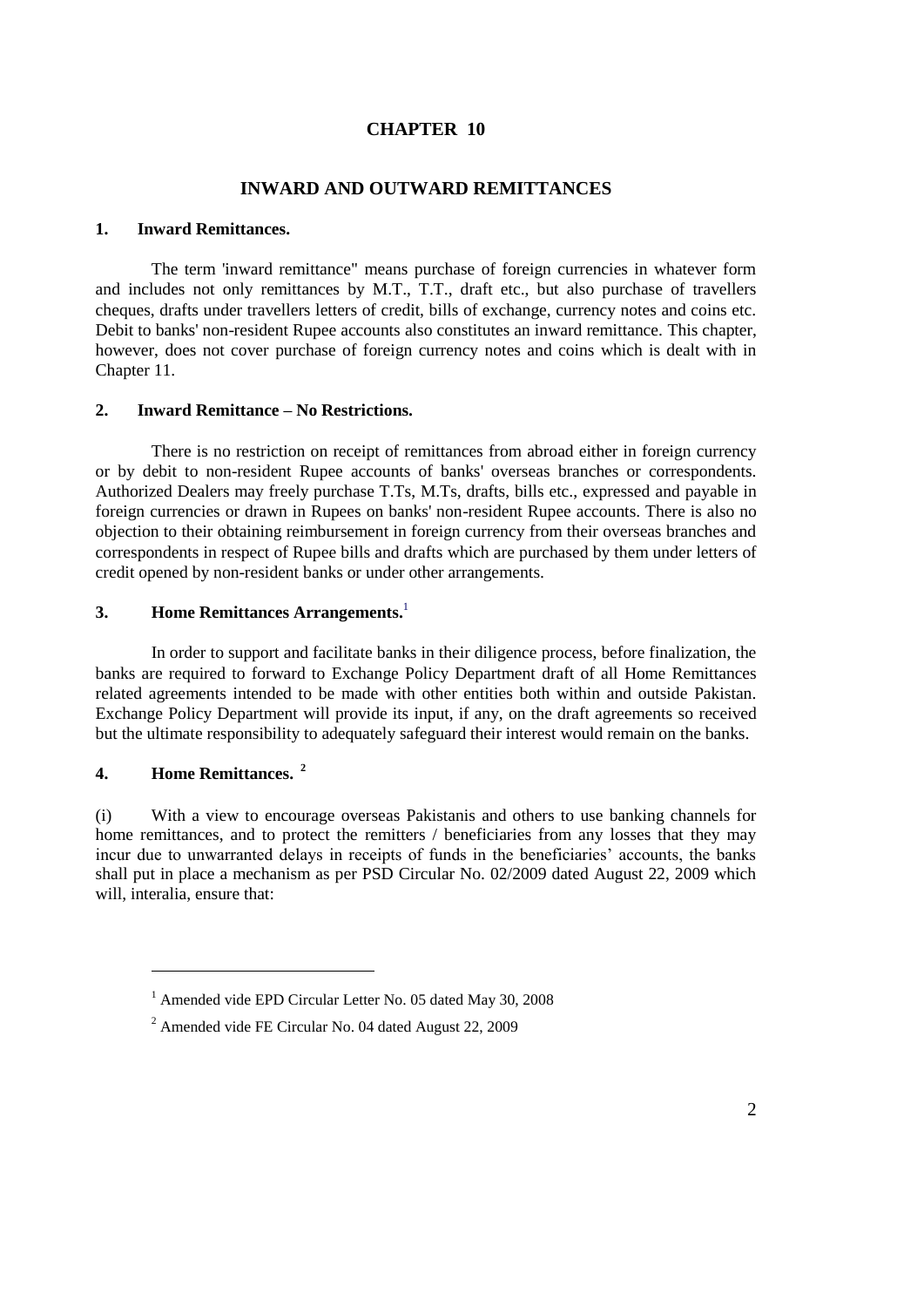a) In case where the beneficiary is maintaining its account within the same bank, the amount of remittance will be credited to the beneficiary's account instantly.

b) In case where the beneficiary is maintaining its account with bank other than the recipient bank, the recipient bank will intimate and give credit of the same to the other bank as per guidelines in PSD Circular No. 02/2009 dated August 22, 2009, however maximum within 24 hours of the receipt of funds. The bank maintaining the account of the beneficiary, after receiving intimation and funds from the recipient bank, will give credit to the beneficiary's account instantly.

c) In case where the payment is required to be made through Pay Order/ Demand Draft to the beneficiary, the bank will issue and dispatch the same within 24 hours of receipt of funds by the bank.

d) In case where the banks are offering the facility of cash over the counter to the beneficiary, the banks shall ensure the availability of the funds instantly.

(ii) In case where the amount of remittance is not credited/ paid to the beneficiary as mentioned above, the beneficiary shall be entitled to a return of sixty five (65) paisa per thousand rupees per day for the number of days credit/payment on account of remittance was delayed. The banks should, therefore, ensure that the amount of remittances is credited/ paid to the beneficiary within time frame laid down above. In case of delays in the crediting/ making payment of remittance amount, the banks shall remunerate the beneficiaries at the rate given above.

(iii) Where a tendency is noted by the State Bank on the part of any bank, either through inspection or on the basis of the pattern of complaints, to delay the credit/ making of payment to the beneficiary's account, penalties shall be imposed on such banks under the provisions of the Banking Companies Ordinance, 1962.

### **5. Outward Remittances.**

The term "outward remittance" means sale of foreign exchange in any form and includes not only remittances by T.Ts, M.Ts, drafts etc., but also sale of travellers cheques, travellers letters of credit, foreign currency notes and coins etc. Outward remittance can be made either by sale of foreign exchange or by credit to non-resident Rupee account of banks' overseas branches or correspondents. Authorized Dealers may sell foreign exchange for approved transactions only in accordance with the procedure outlined in this chapter. This chapter does not cover sale of foreign currency notes and coins which is dealt with in [Chapter 1](http://www.sbp.org.pk/femanual/Updated%20FE%20Manual/chapters/chapter11.htm)1.

### **6. Mode of Remittances.**

Authorized Dealers should normally avoid issuing drafts in cover of outward remittances whenever remittance can be made by T.Ts, or M.Ts, etc. Where, however, the normal means of transfer is likely to result in unnecessary hardship or inconvenience to the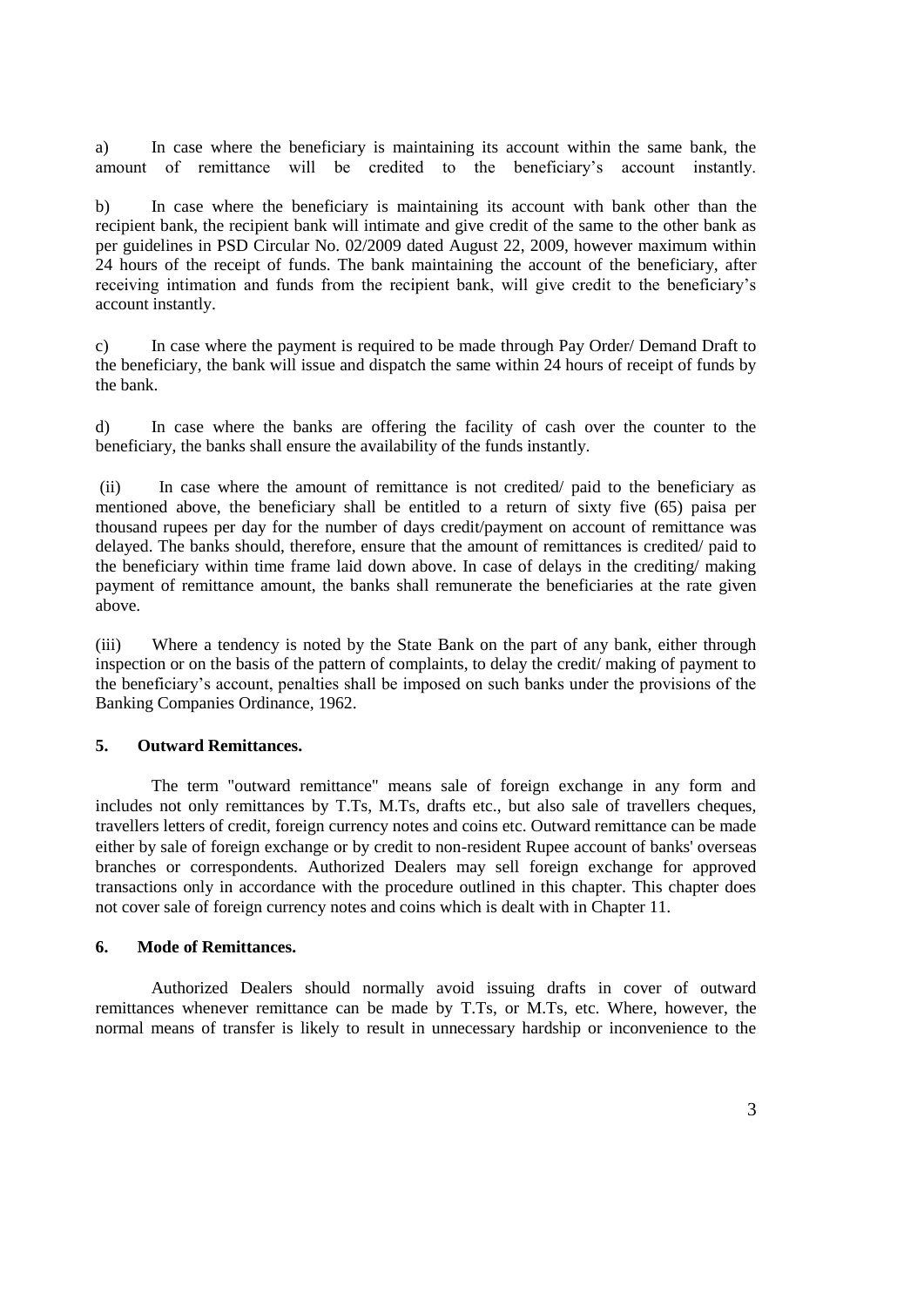remitter, drafts may be issued in the name of the beneficiaries of the remittance but such drafts should be crossed by the issuing bank as "Account Payee only".

## **7. Prescribed Application Forms.**

(i) There are three types of application forms for outward remittances:

- (a) [Form 'I'](http://www.sbp.org.pk/femanual/Updated%20FE%20Manual/appendix%20files/appendix%205/ap5-32.htm) is to cover remittance against imports [\(Appendix](http://www.sbp.org.pk/femanual/Updated%20FE%20Manual/appendix%20files/appendix%205/ap5-32.htm) V-32)
- (b) [Form 'T-1'](http://www.sbp.org.pk/femanual/Updated%20FE%20Manual/appendix%20files/appendix%205/ap5-73.htm) is to cover sale of exchange for travel [\(Appendix](http://www.sbp.org.pk/femanual/Updated%20FE%20Manual/appendix%20files/appendix%205/ap5-73.htm) V-68)
- (c) [Form 'M'](http://www.sbp.org.pk/femanual/Updated%20FE%20Manual/appendix%20files/appendix%205/ap5-10.htm) is to cover all other remittances [\(Appendix](http://www.sbp.org.pk/femanual/Updated%20FE%20Manual/appendix%20files/appendix%205/ap5-10.htm) V-7)

(ii) Any person who wishes to purchase foreign exchange must lodge an application with an Authorized Dealer on the appropriate prescribed form duly supported by the requisite documents. On receipt, the application should be examined by the Authorized Dealer and if the Authorized Dealer is satisfied that the application is covered by the regulations and it is empowered to approve the remittance on behalf of the State Bank, it may effect the sale of foreign exchange. If the transaction requires prior approval of the State Bank, the application should be forwarded by the Authorized Dealer to the State Bank for consideration with comments under its stamp and signature.

## **8. Applications by Letters.**

In some cases, applications are made by letters as it becomes difficult for the applicants to fully describe on the prescribed application form the purpose of purchase of foreign exchange particularly for travel abroad and for purposes other than import. In all such cases, letters should be accompanied by Form ['T-1'](http://www.sbp.org.pk/femanual/Updated%20FE%20Manual/appendix%20files/appendix%205/ap5-73.htm) or ['M'](http://www.sbp.org.pk/femanual/Updated%20FE%20Manual/appendix%20files/appendix%205/ap5-10.htm) as the case may be, duly filled in. If the remittance is permissible, the State Bank will return the form duly approved. In cases where remittance is required to be made in installments at periodical intervals, the State Bank may issue special permits authorizing remittances in the desired manner.

# **9. Applications to be submitted to the State Bank/SBP-Banking Services Corporation only through an Authorized Dealer.**

All applications for foreign exchange should be forwarded to the State Bank/SBP-Banking Services Corporation through Authorized Dealers who should arrange their delivery to the State Bank/SBP-Banking Services Corporation through their own messengers or through post. All applicants who present their applications directly to the State Bank/SBP-Banking Services Corporation will be asked to resubmit them through an Authorized Dealer.

## **10. Forwarding Applications to the State Bank/SBP-Banking Services Corporation.**

When submitting applications to the State Bank/SBP-Banking Services Corporation, Authorized Dealers should take all reasonable precautions to satisfy themselves as to the bonafides of the applicants. They should verify that the application form has been duly completed and signed by the applicant and then affix their stamp and signature thereon in token of their having examined the application and of having satisfied themselves that to the best of their knowledge and belief, the statements made in the form are correct and that full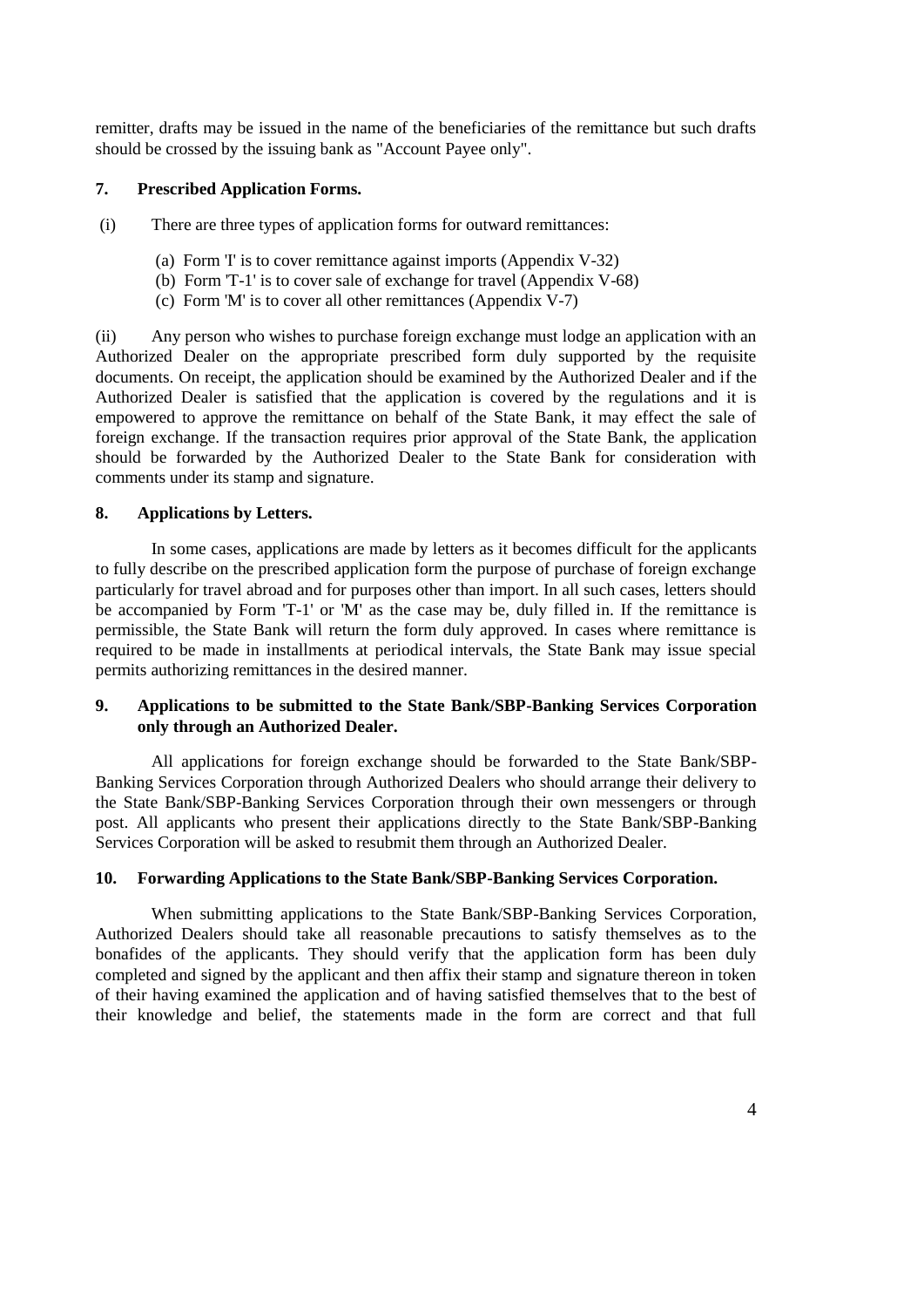documentary evidence as required has been submitted. In this connection, reference is also invited to [para 6 of Chapter 1.](http://www.sbp.org.pk/femanual/Updated%20FE%20Manual/chapters/chapter1.htm#ReferencetotheStateBank) The applicant should also be advised that under Section 22 of the Act, it is an offence to give any information or make any statement which he knows or has reasonable cause to believe to be false or not true in any material particular.

# **11. Processing of Approved Form etc.**

After receipt of approved forms or permits etc., from the State Bank/SBP-Banking Services Corporation, Authorized Dealers should see that the forms etc., have been approved by the authorized officers of the State Bank/SBP-Banking Services Corporation and that they bear its embossing seal. Authorizations which are signed by officers whose specimen signatures are not available with the Authorized Dealer, should be presented to the nearest office of the SBP-Banking Services Corporation for authentication. It is also important that once a form has been approved by or on behalf of the State Bank, the Authorized Dealer should effect remittance only on behalf of the original applicant for whom the form has been approved and in favour of the beneficiary whose name appears in the approval. They must in no case accept instructions from third parties. In those cases where Authorized Dealers are empowered under the instructions laid down in this Manual to approve applications on behalf of the State Bank, they should ensure while approving the form that the applications are complete in all respects and that all the necessary documentary or other evidence as required has been submitted to and examined by them and that they have satisfied themselves as to the genuineness of the transaction.

# **12. Permits for Recurring Remittances.**

(i) Permits [\(Appendix](http://www.sbp.org.pk/femanual/Updated%20FE%20Manual/appendix%20files/appendix%205/ap5-11.htm) V-8) issued by the State Bank are of three types. In the first type of permits, the SBP-Banking Services Corporation authorizes remittances upto a stated amount within a stated period which an Authorized Dealer may make on behalf of the permit holder. Remittances under such permits may be made during the period of validity of the permit in amounts as required by the applicant provided that the total of such remittances under the permit does not exceed the overall limit laid down in the permit.

(ii) The second type of permits covers remittances on a periodical (monthly) basis but the periodical (monthly) limits are not cumulative and remittances in all during any one period (month) must not exceed the prescribed rate laid down in the permit. If remittances are not made upto the full extent of the limit in any period (month), it is not permissible to carry forward unutilised balance in order to make larger remittances in subsequent periods.

(iii) The third type of permits allows remittances on a periodical (monthly) basis but the periodical (monthly) amount is sanctioned on a cumulative basis so that unutilised amounts for earlier periods (months) can be remitted in subsequent periods (months). Unutilised amounts may, however, be accumulated only within the validity of the permit and the entire unutilised balance of such permits will lapse after the last day of the validity of the permit. In such cases it is not permissible to make remittances in advance of the entitlements of the subsequent periods (months).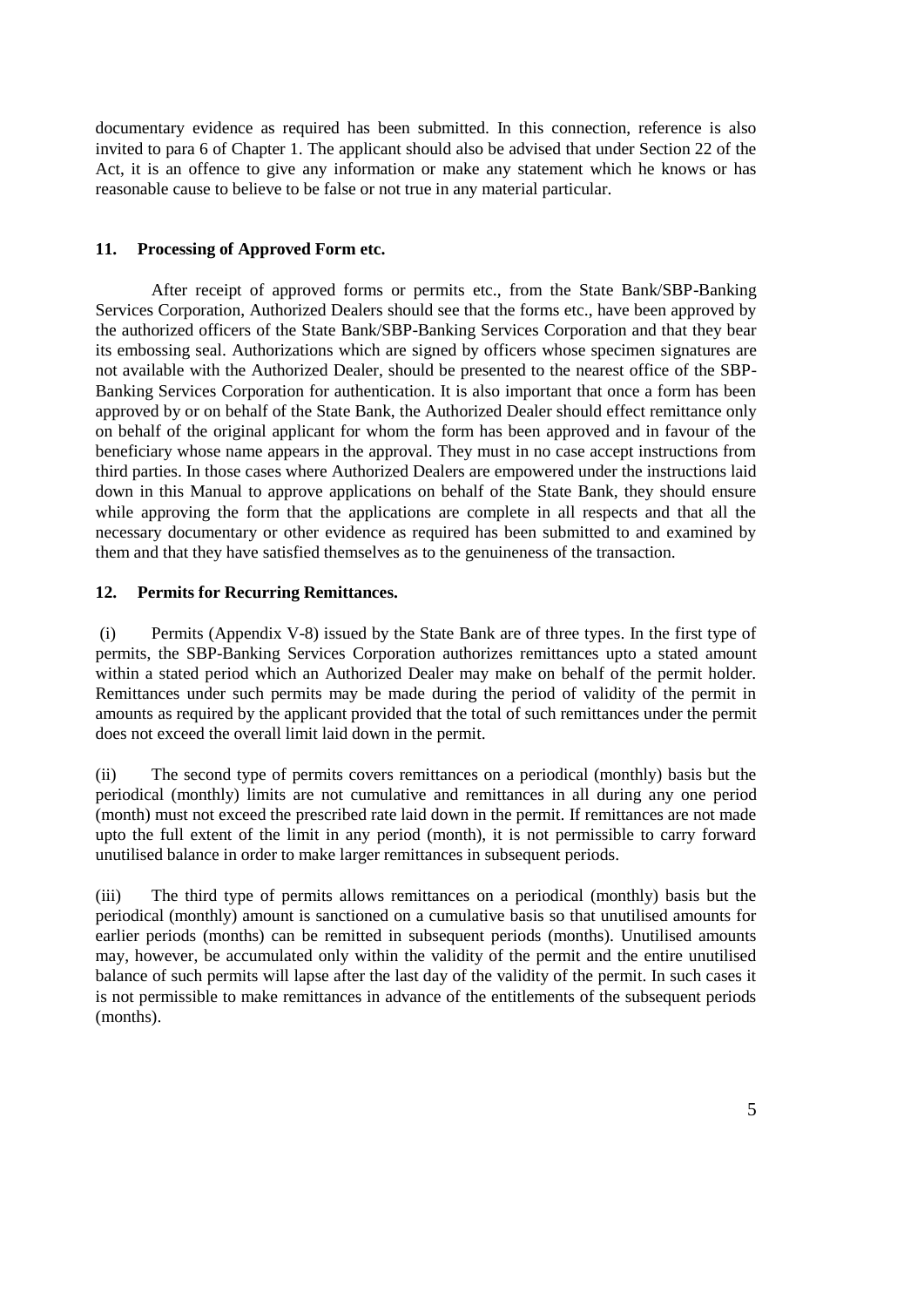(iv) Requests for utilization of lapsed quotas should be forwarded by Authorized Dealers to the SBP-Banking Services Corporation giving full reasons for non-utilization on due dates supported by suitable documentary evidence, wherever available.

### **13. Effecting Remittances against Permits.**

In all cases where permits are issued by the SBP-Banking Services Corporation, it will be in order for the Authorized Dealers to effect remittances against the permits subject to report on [form 'M'.](http://www.sbp.org.pk/femanual/Updated%20FE%20Manual/appendix%20files/appendix%205/ap5-10.htm) Authorized Dealers must state on [form 'M'](http://www.sbp.org.pk/femanual/Updated%20FE%20Manual/appendix%20files/appendix%205/ap5-10.htm) the number of the permit against which the remittance has been made and also certify that the remittance has been endorsed on the permit. The remittance must be endorsed on the reverse of the permit giving the amount and date of remittance under their stamp and signature. When the permit is exhausted, it should be returned to the SBP-Banking Services Corporation by the Authorized Dealers alongwith the [form 'M'](http://www.sbp.org.pk/femanual/Updated%20FE%20Manual/appendix%20files/appendix%205/ap5-10.htm) on which the last remittance is reported. In all cases where the purpose for which the permit was granted ceases to exist and no further remittances are required or are permissible, the unutilised permit should be returned to the SBP-Banking Services Corporation with an advice that the permit should be cancelled.

## **14. Period of validity of approval by the State Bank.**

All Authorizations given by the State Bank/SBP-Banking Services Corporation are valid for a period not exceeding 30 days from the date of approval unless they are expressly approved as valid for a specified longer period or unless they have been revalidated for a further period. Similarly, permits issued by the SBP-Banking Services Corporation are also valid for specified periods as stated on the permit. Authorized Dealers should not effect any remittance against approved forms, permits etc., which have been lapsed unless they have been duly revalidated.

#### **15. Release of Foreign Exchange for Travel Abroad.**

Foreign exchange is issued to the travellers against specific or general approval given by the State Bank. It may be drawn in any foreign currency equivalent to the sanctioned amount exclusively in the forms specified in paragraph 43 of Chapter 17. In cases where a traveller desires to draw foreign exchange partly in foreign currency instruments and partly in foreign currency notes, Authorized Dealers will prepare two separate ['T-1' forms.](http://www.sbp.org.pk/femanual/Updated%20FE%20Manual/appendix%20files/appendix%205/ap5-73.htm) In the portion meant for their certificate, the Authorized Dealers will give on both the ['T-1' forms](http://www.sbp.org.pk/femanual/Updated%20FE%20Manual/appendix%20files/appendix%205/ap5-73.htm) a suitable indication as to the amounts of foreign exchange released in foreign currency instruments and notes. The ['T-1' forms](http://www.sbp.org.pk/femanual/Updated%20FE%20Manual/appendix%20files/appendix%205/ap5-73.htm) will be attached with [Schedules E-3](http://www.sbp.org.pk/femanual/Updated%20FE%20Manual/appendix%20files/appendix%205/ap5-110.htm) annexed to Summary [Statements S-1](http://www.sbp.org.pk/femanual/Updated%20FE%20Manual/appendix%20files/appendix%205/ap5-101.htm) an[d S-6.](http://www.sbp.org.pk/femanual/Updated%20FE%20Manual/appendix%20files/appendix%205/ap5-104.htm) In the case of sale of foreign exchange partly in foreign currency instruments and partly in foreign currency notes against specific approval issued by the State Bank, a photocopy of the State Bank's sanction will also be made. Authorized Dealers will give a suitable indication to this effect, both on the original sanction as well as its photocopy which will be attached with the relative ['T-1' forms](http://www.sbp.org.pk/femanual/Updated%20FE%20Manual/appendix%20files/appendix%205/ap5-73.htm) and surrendered to the State Bank/SBP-Banking Services Corporation alongwith the monthly returns of foreign exchange transactions.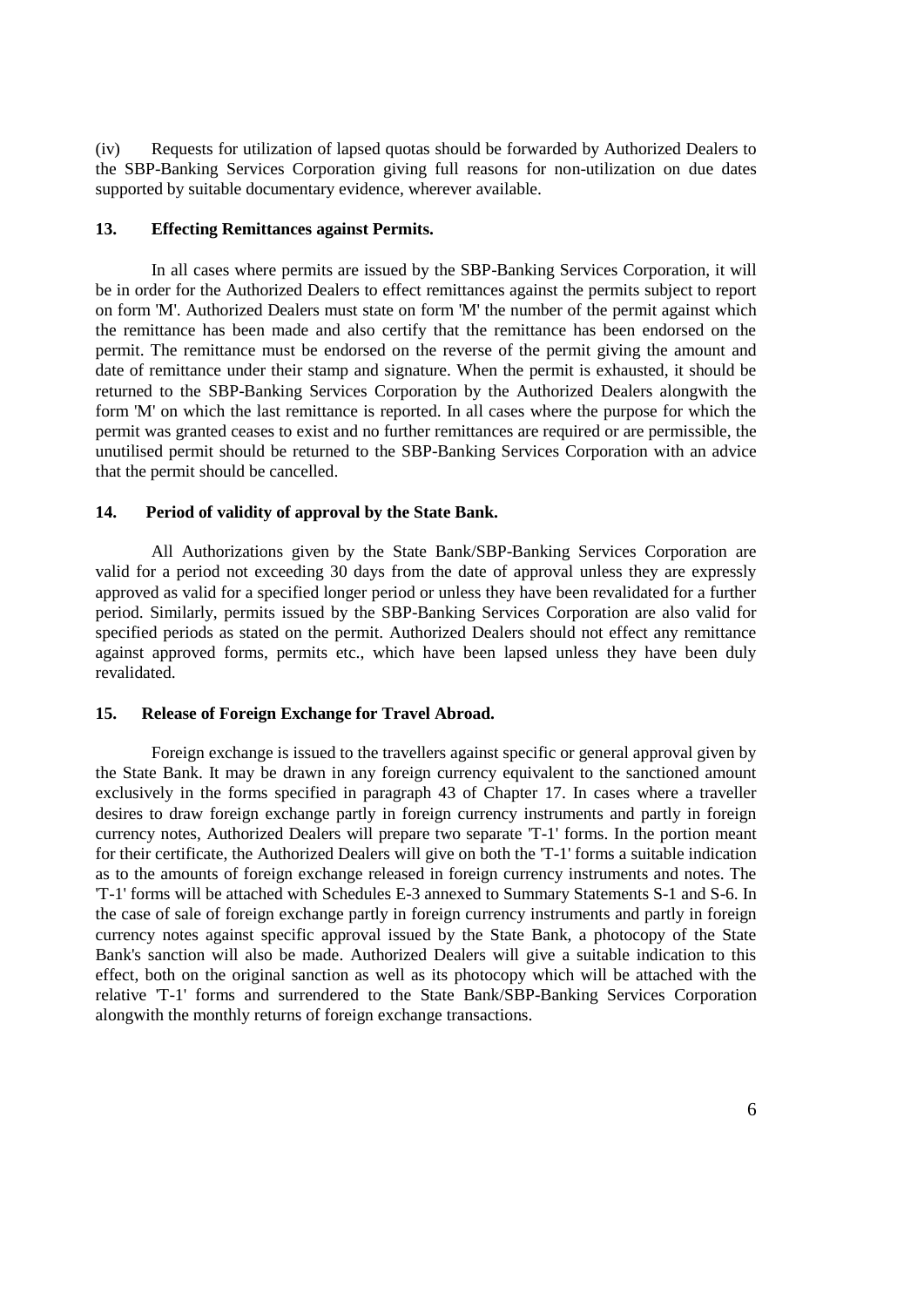# **16. Processing of Approvals given on one Authorized Dealer's Form by another Authorized Dealer.**

There may be instances where a traveller or a remitter might approach an Authorized Dealer for issue/remittance of foreign exchange against approved form ['T-1'](http://www.sbp.org.pk/femanual/Updated%20FE%20Manual/appendix%20files/appendix%205/ap5-73.htm) or ['M'](http://www.sbp.org.pk/femanual/Updated%20FE%20Manual/appendix%20files/appendix%205/ap5-10.htm) bearing the identifying prefix and serial number of another Authorized Dealer. While releasing/remitting foreign exchange against such form ['T-1'](http://www.sbp.org.pk/femanual/Updated%20FE%20Manual/appendix%20files/appendix%205/ap5-73.htm) or ['M',](http://www.sbp.org.pk/femanual/Updated%20FE%20Manual/appendix%20files/appendix%205/ap5-10.htm) Authorized Dealers should insert their own identifying prefix and serial number borne on one of the blank ['T-1'](http://www.sbp.org.pk/femanual/Updated%20FE%20Manual/appendix%20files/appendix%205/ap5-73.htm) or ['M'](http://www.sbp.org.pk/femanual/Updated%20FE%20Manual/appendix%20files/appendix%205/ap5-10.htm) forms in their possession, and score out the prefix and serial number already appearing on approved form ['T-1'](http://www.sbp.org.pk/femanual/Updated%20FE%20Manual/appendix%20files/appendix%205/ap5-73.htm) or ['M'](http://www.sbp.org.pk/femanual/Updated%20FE%20Manual/appendix%20files/appendix%205/ap5-10.htm) under proper authentication. The Authorized Dealers should, however, destroy that blank for[m 'T-1'](http://www.sbp.org.pk/femanual/Updated%20FE%20Manual/appendix%20files/appendix%205/ap5-73.htm) or ['M'](http://www.sbp.org.pk/femanual/Updated%20FE%20Manual/appendix%20files/appendix%205/ap5-10.htm) whose serial number is so inserted by them.

#### **17. Reporting of Remittances.**

Authorized Dealers should submit to the SBP-Banking Services Corporation alongwith the appropriate returns as laid down in [Chapter 2](http://www.sbp.org.pk/femanual/Updated%20FE%20Manual/chapters/chapter22.htm)2, forms ['M'](http://www.sbp.org.pk/femanual/Updated%20FE%20Manual/appendix%20files/appendix%205/ap5-10.htm), ['T'-1](http://www.sbp.org.pk/femanual/Updated%20FE%20Manual/appendix%20files/appendix%205/ap5-73.htm) and ['I'](http://www.sbp.org.pk/femanual/Updated%20FE%20Manual/appendix%20files/appendix%205/ap5-32.htm) as the case may be, in cover of each remittance effected by them. Where remittances are approved by the State Bank/SBP-Banking Services Corporation, the approved forms should be submitted in original. Where approval is given by the State Bank/SBP-Banking Services Corporation by letter or through issue of permit, particulars of the letter or of the permit should be given on the appropriate form before submitting it to the SBP-Banking Services Corporation with the returns.

#### **18. Cancellation of Outward Remittances.**

In the event of any outward remittance which has already been reported to the State Bank/SBP-Banking Services Corporation being subsequently cancelled, either in full or in part, Authorized Dealers must report the cancellation of the outward remittance as an inward remittance. The return in which the reversal of the transaction is reported should be supported by a letter giving the following particulars:

- (a) The date of the return in which the outward remittance was reported.
- (b) The name and address of the applicant.
- (c) The amount of the sale as effected originally.
- (d) The amount cancelled.
- (e) Reasons for cancellation.

### **19. Cancellation of Inward Remittances.**

In the event of any inward remittance which has already been reported to the State Bank/SBP-Banking Services Corporation, being subsequently cancelled either in full or in part, because of non-availability of the beneficiary, Authorized Dealers must report the cancellation of the inward remittance as an outward remittance on form ['M'.](http://www.sbp.org.pk/femanual/Updated%20FE%20Manual/appendix%20files/appendix%205/ap5-10.htm) The return in which the reversal of the transaction is reported should be supported by a letter giving the following particulars: